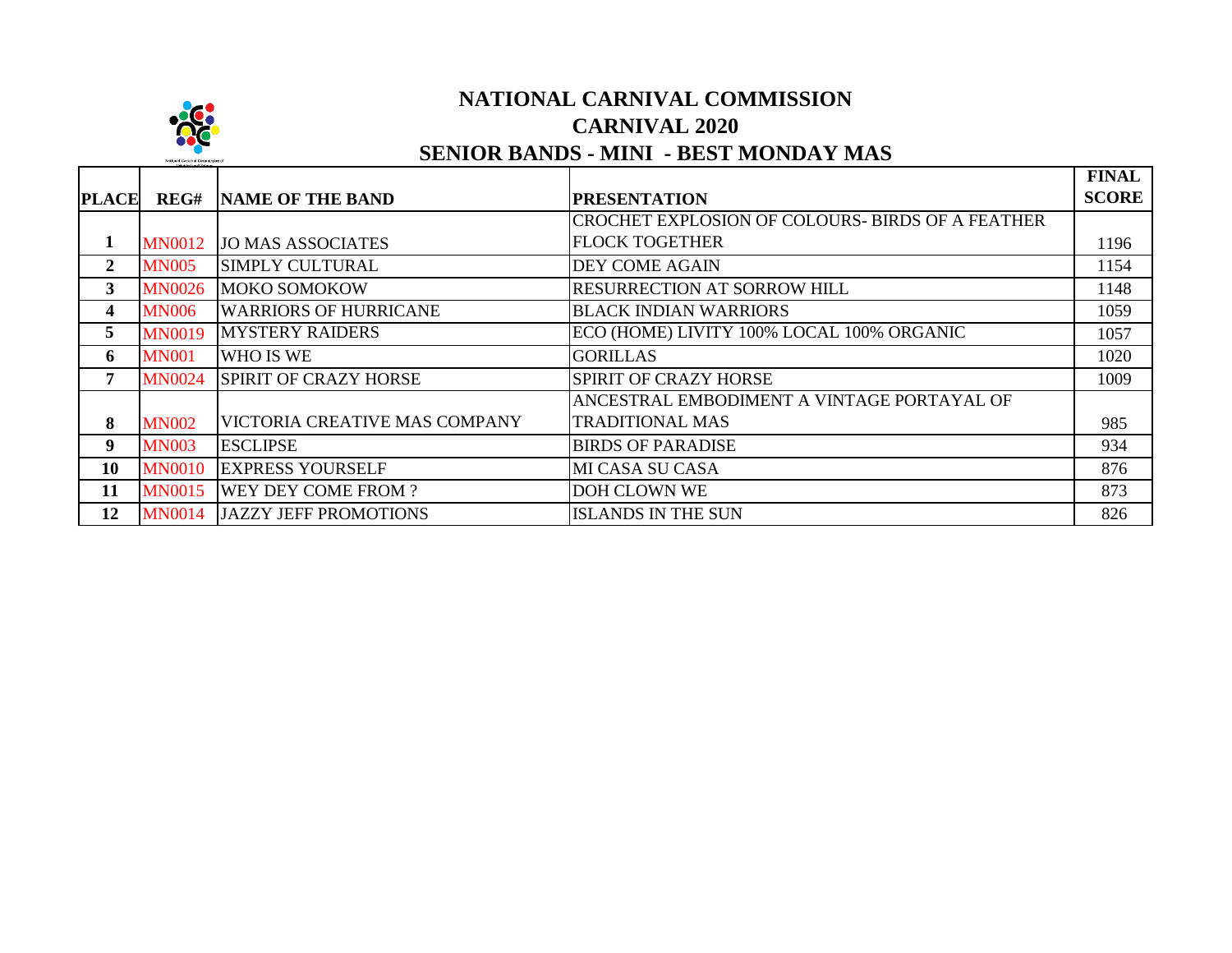

## **NATIONAL CARNIVAL COMMISSION CARNIVAL 2020 SENIOR BANDS - SMALL - BEST MONDAY MAS**

|                         |               |                                                   |                                 | <b>FINAL</b> |
|-------------------------|---------------|---------------------------------------------------|---------------------------------|--------------|
| <b>PLACE</b>            | REG#          | <b>NAME OF THE BAND</b>                           | <b>PRESENTATION</b>             | <b>SCORE</b> |
|                         |               | TRIBAL CONNECTION CULTURAL                        |                                 |              |
| 1                       | <b>SM007</b>  | <b>PROMOTION</b>                                  | POW POW FESTIVAL                | 1263         |
| $\boldsymbol{2}$        | <b>SM0014</b> | THE FIRST CITIZENS ORIGINAL JAB JAB               | POWER OF PLANTS                 | 1204         |
| 3                       | <b>SM0016</b> | <b>BELMONT EXOTIC STYLISH SAILORS</b>             | "OH TUNE BOY"                   | 1168         |
| $\overline{\mathbf{4}}$ | <b>SM005</b>  | <b>CHEYENNE PEOPLE</b>                            | FROM THE BLACK HILLS            | 1209         |
| 5                       | <b>SM0010</b> | <b>ADRENALINE CITY</b>                            | <b>CARIBBEAN UNITY</b>          | 883          |
| 6                       | <b>SM0017</b> | MHTL STARLIFT STEEL ORCHESTRA                     | <b>BLAST FROM THE PAST</b>      | 1120         |
| 7                       | <b>SM0022</b> | <b>BAILEY DYNASTY MAS</b>                         | THE MAYAN EMPRIE                | 1108         |
| 8                       | <b>SM006</b>  | <b>UTOPIA MAS</b>                                 | THE BALANCE                     | 971          |
| 9                       | <b>SM008</b>  | <b>ANTOURAGE PRODUCTIONS</b>                      | JOURNEY TO WONDERLAND           | 880          |
| 10                      | <b>SM0021</b> | <b>PARTYTIME MAS</b>                              | <b>LET WE DANCE</b>             | 843          |
| 11                      | <b>SM0013</b> | PICTON FOLK PERFORMING CO/. VIBEZ MASOUTRAGEOUSLY |                                 | 841          |
| 12                      | <b>SM0012</b> | <b>ESCAPE CARNIVAL BAND</b>                       | <b>BEYOND THE STARS</b>         | 743          |
| 13                      | <b>SM0011</b> | <b>JAM THE BAND</b>                               | FLUTTER THE WINGED KINGDOM      | 732          |
| 14                      | <b>SM001</b>  | <b>SECRETS MAS</b>                                | PAINT "D" TOWN RED              | 692          |
| 15                      | <b>SM009</b>  | <b>RAVE MAS BAND</b>                              | EVOULTION THE JOURNEY CONTINUES | 563          |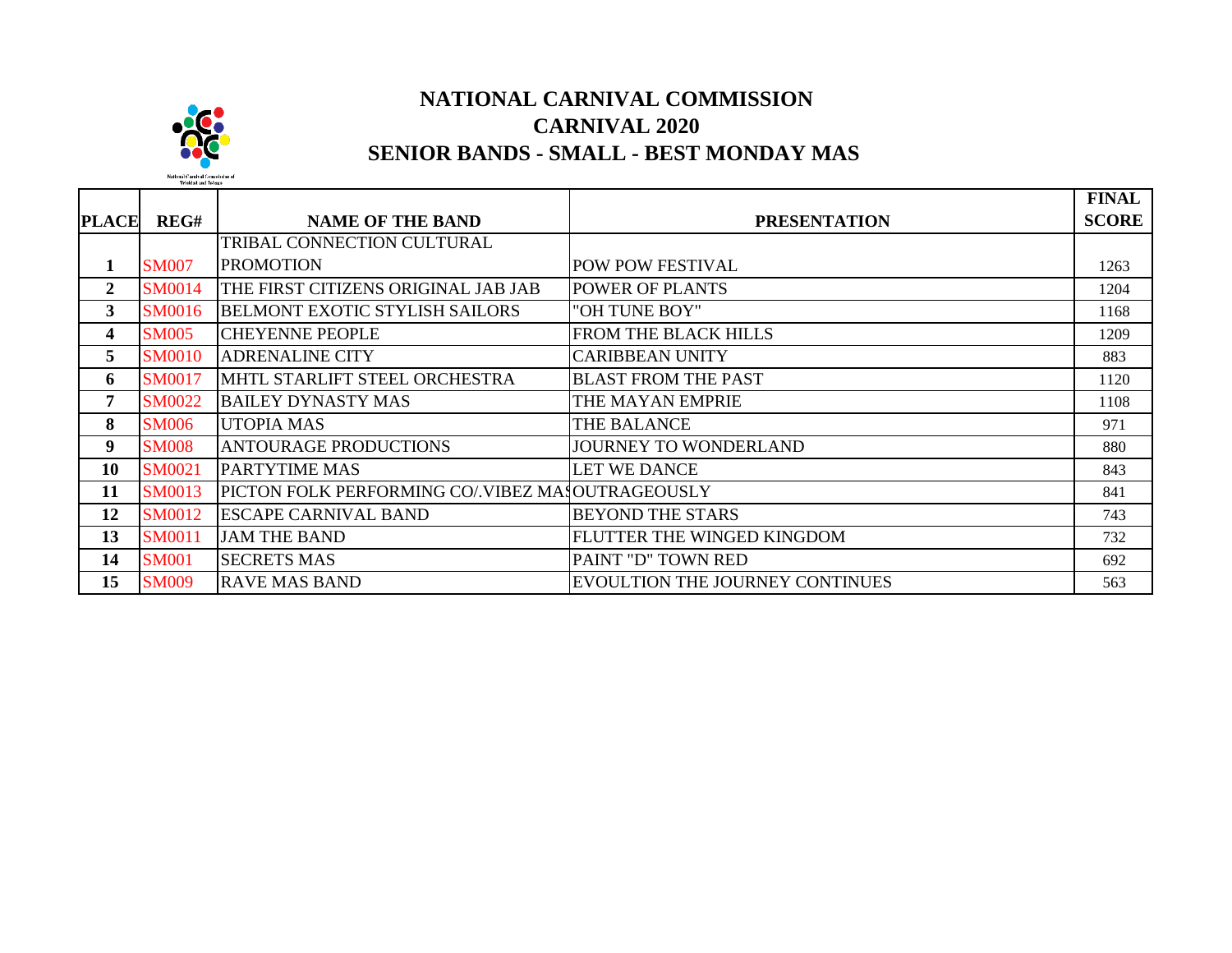

## **NATIONAL CARNIVAL COMMISSION CARNIVAL 2020 SENIOR BANDS - MEDIUM - BEST MONDAY MAS**

|              |              |                                    |                                             | <b>FINAL</b> |
|--------------|--------------|------------------------------------|---------------------------------------------|--------------|
| PLACE REG#   |              | <b>NAME OF THE BAND</b>            | <b>PRESENTATION</b>                         | <b>SCORE</b> |
|              | <b>MD003</b> | <b>K2K ALLIANCE &amp; PARTNERS</b> | THE GREATEST SHOW (WELCOME TO THE CIRCLE)   | 1258         |
| 2            | <b>MD009</b> | <b>HAVE AH TIME</b>                | THE SPIRIT OF CARNIVAL                      | 1070         |
|              | <b>MD005</b> | <b>IMAGE NATION</b>                | <b>GLORIOUS</b>                             | 1042         |
|              | <b>MD012</b> | <b>WEE MAS INTERNATIONAL</b>       | <b>LUST</b>                                 | 1015         |
|              | <b>MD010</b> | <b>WILDMAS</b>                     | <b>XOTIV-DIAMONDS</b>                       | 900          |
| <sup>6</sup> | <b>MD004</b> | <b>EXOUSIA MAS</b>                 | <b>CRUCIBLE</b>                             | 889          |
|              | <b>MD008</b> | <b>PETLE MAS CARNIVAL BAND</b>     | <b>WARPATH</b>                              | 840          |
|              | <b>MD002</b> | <b>BRANCHES MAS</b>                | OUT OF AFRICIA : A TRIBUTE TO STEVEN DERICK | 828          |